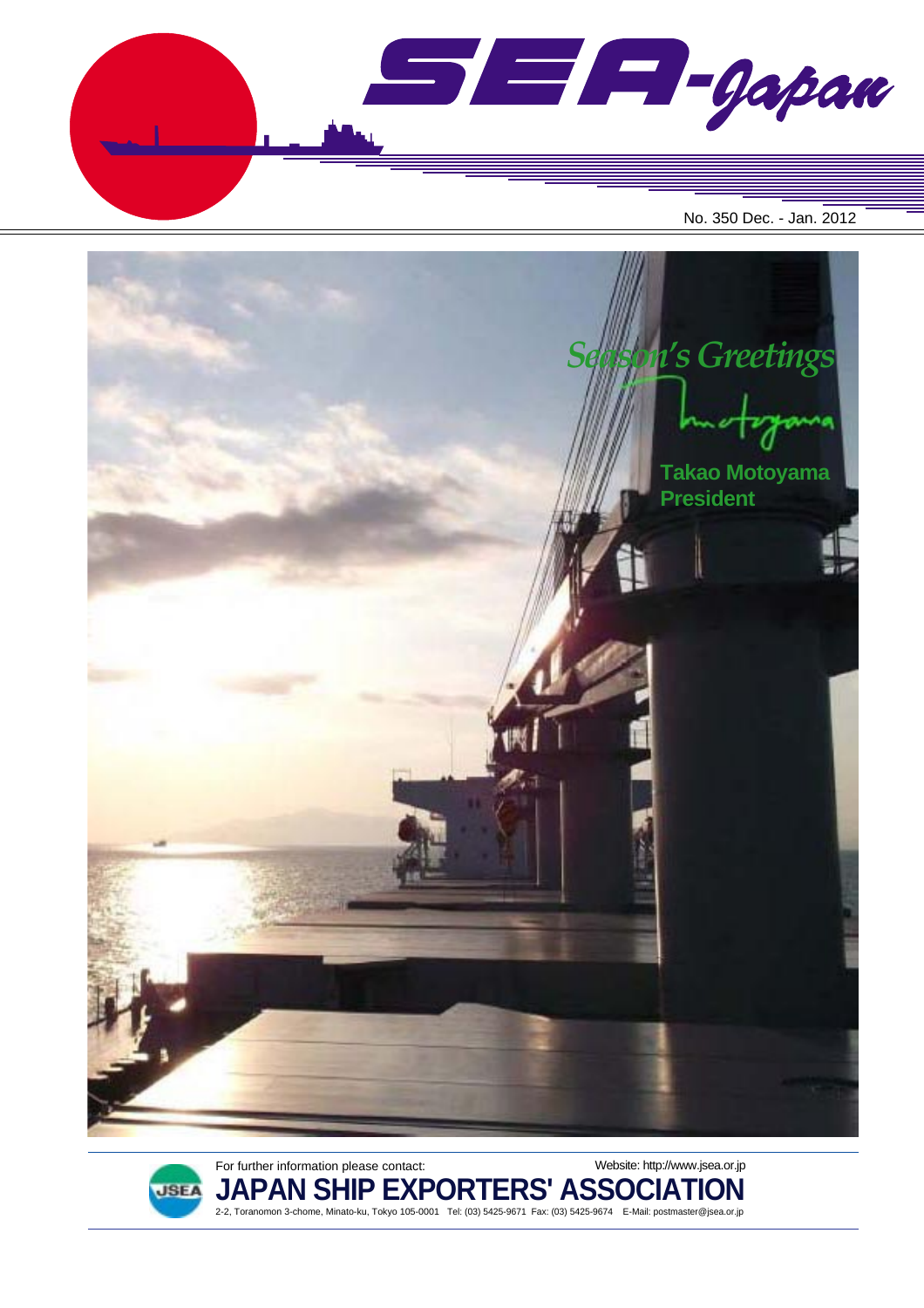## Kawasaki completes newly-developed LNG carrier ENERGY HORIZON

Kawasaki Heavy Industries, Ltd. completed construction of the newlydeveloped 177,000m3 LNG carrier ENERGY HORIZON (HN: 1664) for delivery to Tokyo LNG Tanker Co., Ltd. and Nippon Yusen Kabushiki Kaisha (NYK Line) on September 2, 2011.

The ENERGY HORIZON is the world's largest MOSS-type LNG carrier capable of carrying 177,000m<sup>3</sup> of LNG as well as the first carrier of this new series. Its predecessor as Kawasaki's standard type is the 147,000m3 class carrier that features superior propulsion efficiency and the advantage of being able to call at major LNG terminals worldwide. The new 177,000m3 version has the same performance level quality despite its increased LNG carrying capacity.

The propulsion system of the carrier uses the Kawasaki reheat cycle plant, or Kawasaki Advanced Reheat Turbine Plant (Kawasaki URA plant), and this is the world's first LNG carrier to be powered by this system.

Steam generated by the main boiler is first led into the high-pressure turbine and returns to the boiler for reheating. Reheated steam is introduced into the medium-pressure turbine. Employment of the reheat cycle serves to greatly improve thermal efficiency

by increasing the steam temperature and pressure high. The fuel consumption can decrease by 15% compared with the conventional steam turbine plant.

Four MOSS type indepen-

dent spherical tanks provide a large LNG transport capacity of 177,000m<sup>3</sup> The cargo tank compartment consists of double side shells and bottoms to protect the LNG tanks from direct damage even if the outer shell is damaged in an accident.

The ENERGY HORIZON uses the Kawasaki panel heat insulation system maintaining the boil-off gas rate at about 0.1% per day.

The wheelhouse has advanced integrated electronic navigation devices and equipment, which were previously installed separately. It has further improved functions for ship operation. Windows around the wheelhouse provide a panoramic view of 360 degrees, allowing one-man operation during ocean navigation.

Cargo-handling operations are remotely controlled from the cargo han-



dling room located in front of the accommodation quarters, where the Kawasaki Integrated Automation System (IAS) is installed to monitor and control cargo handling operation. This system is also installed in the engine room for monitoring engine conditions.

Principal particulars

 $L$  (o.a.)  $x L$  (b.p.)  $x B x D x d$ : about 300.00m x 286.50m x 52.00m x 28.00m x 11.65m

| DWT/GT:                           | 87,257t/141,136                                  |  |
|-----------------------------------|--------------------------------------------------|--|
|                                   | Cargo tank capacity: 177,440m <sup>3</sup> (at - |  |
| 163°C, 100%)                      |                                                  |  |
| Main engine: Kawasaki URA-450 re- |                                                  |  |
| heat cycle turbine plant x 1 unit |                                                  |  |
| MCR:                              | 29,890kW x 76rpm                                 |  |
| Speed, service:                   | about 19.5kt                                     |  |
| Complement:                       |                                                  |  |

Classification: NK

# Universal completes Panamax bulk carrier NAVIOS MARCO POLO

Universal Shipbuilding Corporation delivered the 80,000DWT bulk carrier, NAVIOS MARCO POLO, at the Maizuru Shipyard on Sept. 29, 2011.

The vessel is the 16th delivery of the newly designed Panamax type bulk carrier and has the largest dead-



weight and cargo hold capacity with various independent technology despite the restriction of the overall length for the Panamax type bulk carrier.

The bow shape, called Leadge-Bow, reduces the added wave resistance not only under a laden condition but also

> when in ballast. The newly developed Leadge-bow achieves superior performance at sea to the Ax-Bow that is used by more than 90 vessels.

equipped with the Surf-Bulb (a rudder fin with bulb) behind the propeller and the SSD (Super Stream Duct) in front of the propeller, is higher in propulsion efficiency and consumes less energy.

Principal particulars

L (o.a.) x L (b.p.) x B x D x d: 225m x 222m x 32.26m x 20m x 14.38m

DWT/GT: 80,647t/42,711 Cargo hold capacity: 95,980m<sup>3</sup> Main engine:MAN B&W 7S50MC-C

| diesel x 1 unit |                |
|-----------------|----------------|
| Sea speed:      | 14.6kt         |
| Complement:     | 25             |
| Classification: | NK             |
| Completion:     | Sept. 29, 2011 |
|                 |                |

The vessel,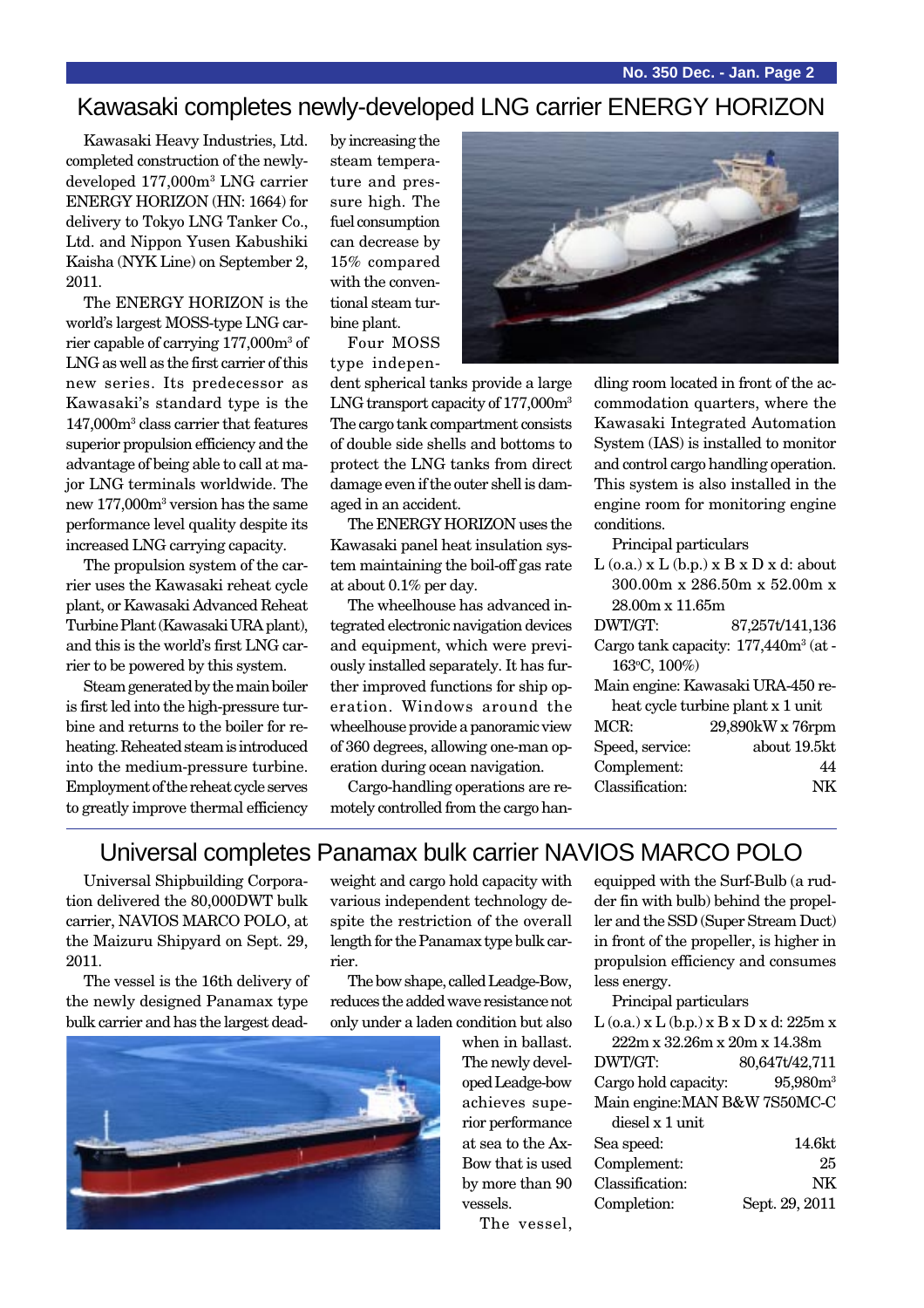#### MES delivers 177,000 DWT Dunkerque-max bulker CAPE CELTIC

Mitsui Engineering & Shipbuilding Co., Ltd. (MES) completed and delivered the 177,000 DWT type bulk carrier CAPE CELTIC (HN. 1732) at its Chiba Works on September 29, 2011.

This carrier is the eighth of the Capesize bulk carrier of Dunkerquemax Type having cargo hold construction of double-side skins. It contributes to effective cargo handling, easy maintenance of cargo holds and structural safety.

In spite of cargo holds bounded by the double-side skins in accordance with SOLAS, the cargo capacity of the ship is equivalent to that of conventional Capesize bulk carriers with holds bounded by a single-side skin.

The carrier was designed in accordance with IACS URS25 so that loading flexibility has been secured and structural safety has been improved.

Suitable arrangement of means of access required by SOLAS facilitates safe and effective inspection in cargo holds and ballast tanks.

Safety is improved by installing a forecastle and conforming to applying new requirements concerning reserve



buoyancy of ships.

The main engine of the ship is a MITSUI-MAN B&W 6S70MC-C diesel, which satisfies IMO Environment Standards for Exhaust Gas and achieves greater fuel saving by optimum matching at normal service output. An electronically controlled cylinder oiling system is applied to the main engine for further operational cost saving.

Fuel oil tanks comply with the MAR-POL regulations on oil fuel tank protection to prevent marine pollution.

Ballasting and deballasting work

can be efficiently done by separation of the topside tank and the bottom side tank.

Principal particulars

| $L$ (o.a.) x $L$ (b.p.) x $B$ x $D$ : 292.00m x |                             |  |
|-------------------------------------------------|-----------------------------|--|
| 282.00m x 44.98m x 24.70m                       |                             |  |
| DWT/GT: 178,342t/92,249                         |                             |  |
|                                                 | Main engine: Mitsui-MAN B&W |  |
| 6S70MC-C diesel x 1 unit                        |                             |  |
| MCO:                                            | 18,660kW x 91rpm            |  |
| Speed:                                          | 15.3 <sub>kt</sub>          |  |
| Complement:                                     | 28                          |  |
| Classification:                                 | NK                          |  |
| Port of Registry:                               | Panama                      |  |
| Delivery:                                       | Sept. 29, 2011              |  |
|                                                 |                             |  |

#### MHI completes 298,000T VLCC HAKUSAN

Mitsubishi Heavy Industries, Ltd. (MHI) completed construction of the 298,000DWT VLCC HAKUSAN (HN: 2266), and successfully delivered the tanker to Taurus Transport & Marine S.A. (MOL) at its Nagasaki Shipyard & Machinery Works on August 1, 2011.

The HAKUSAN is a new genera-

tion double hull VLCC designed to have the maximum cargo carrying capability within the size limitations of the Strait of Malacca and main Japanese tanker berths. The latest MHI ship designing technologies and Mitsubishi reaction fin contribute to excellent propulsive performance.

Hull structure is designed and con-



structed in accordance with the Common Structural Rules (CSR), and Painting Specifications and Painting Standards for ballast tanks are also in accordance with the rule and guidance for Performance Standards for Protective Coatings (PSPC). Permanent Means of Access (PMA) is designed and provided in accordance with the specified classification requirements.

Principal particulars

L (o.a.) x L (b.p.) x B x D x d: 333.00m x 324.00m x 60.00m x 29.10m x 20.80m (mld.)

DWT/GT: 305,350t/160,059 Main engine: Mitsubishi-UE 7UEC85LSII diesel x 1 unit MCR: 27,020kW Speed, service: abt. 15.5kt Complement: 36 Classificatio

| Classification: | <b>NK</b>    |
|-----------------|--------------|
| Completion:     | Aug. 1, 2011 |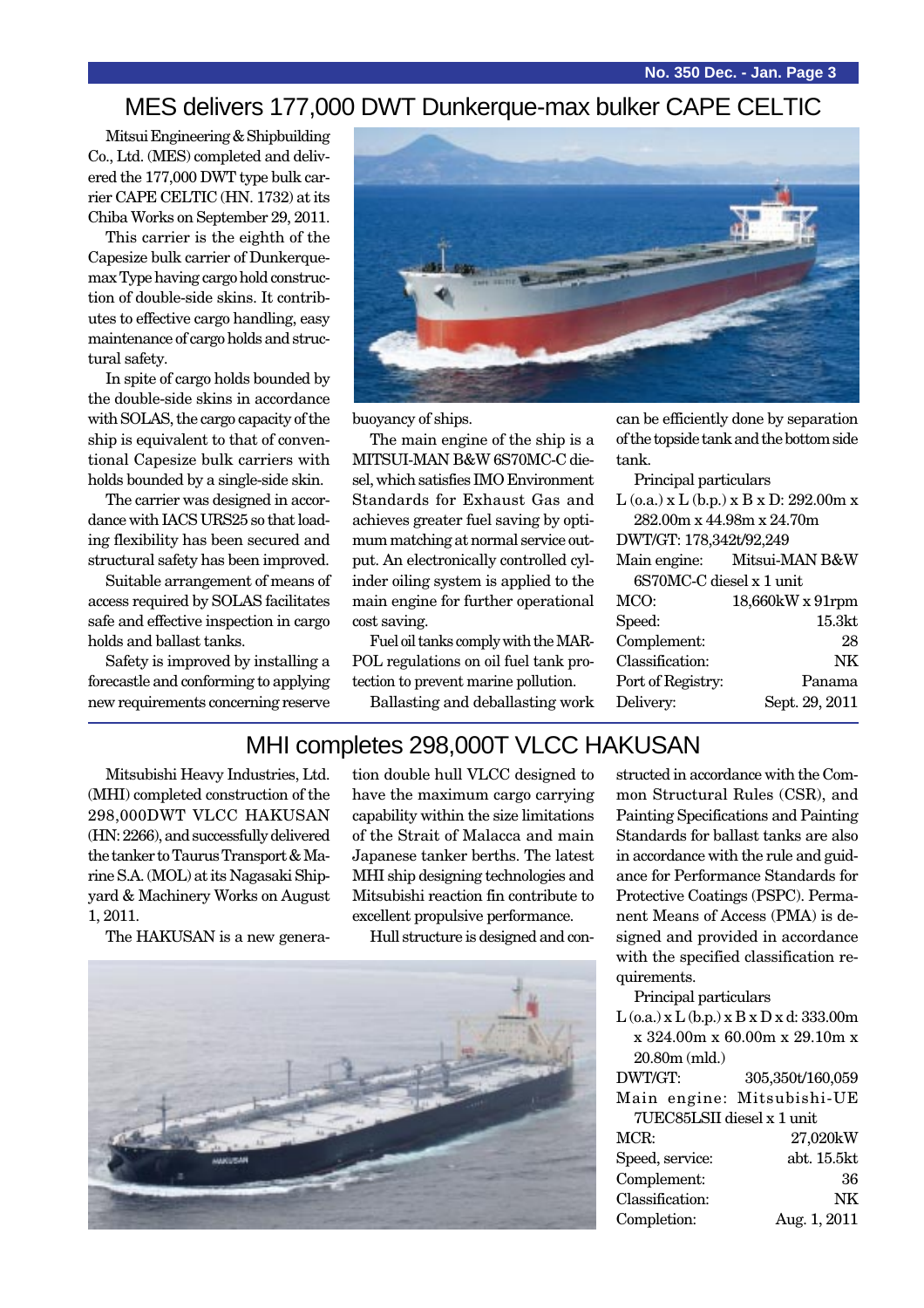#### Sanoyas completes PANAMAX bulker YASA H.MULLA

Sanoyas Hishino Meisho Corp. delivered the PANAMAX bulk carrier YASA H. MULLA to Ya-Sa Shipping Industry and Trading S.A. on October 5, 2011, the construction order for which had been received through Mitsubishi Corporation. The bulker had been built at the Mizushima Works and Shipyard.

The vessel is the 25th of the 83,000DWT type PANAMAX bulk carrier series developed by Sanoyas, featuring the largest deadweight and cargo hold capacity in the world for a PAN-AMAX bulk carrier as well as complying with the Common Structural Rules (CSR) set forth by International Association of Classification Societies.

Increased propulsion efficiency of the vessel is achieved using a lowspeed and long-stroke main engine combined with a high-efficiency propeller and a Sanoyas-developed energy-saving device called STF (Sanoyas-Tandem-Fin (patent): max. 6% energy saving) on stern shell, which

also contributes to the reduction of  $CO<sub>2</sub>$  emission.

Cargo hatches are widened as much as possible for efficient cargo handling. Dedicated fresh water tanks are provided for storing hold washing



water generated by a large capacity fresh water generator. In addition, a special fuel oil heating system is applied for fuel oil storage tanks to avoid cargo damage by overheating and save the steam consumption.

With a view to protection of environment, various countermeasures such as fuel oil tanks of double hull structures, holding tank for accommodation discharges and dirty hold bilge, independent bilge segregation system for engine room, are incorporated.

Principal particulars

x 224.00m x 32.24m x 20.20m x 14.598m DWT/GT: 83,482t/44,367 Cargo hold capacity:  $96,121m^3$  (grain) Main engine:MAN B&W 6S60MC-C diesel x 1 unit MCR: 10,740kW Speed, service: about 14.0kt (at C.S.O. with 15% sea margin) Classification: NK Complement: 24 Flag of registry: Turkey

 $L$  (o.a.) x  $L$  (b.p.) x  $B$  x  $D$  x d: 229.00m

# Oshima completes J-OPEN type general cargo carrier PUFFIN ARROW

Oshima Shipbuilding Co., Ltd. delivered the 62,967DWT box shaped general cargo carrier PUFFIN AR-ROW to Intersky Shipping Corp. on July 22, 2011.

The vessel belongs to a "J-OPEN type general cargo carrier" series. It has eight open-hatch type cargo holds and is equipped with four sets of jib cranes instead of gantry cranes.

The J-OPEN type features efficient and quick loading and unloading for a variety of cargoes such as wooden pulp, packaged lumber, hot coils, con-

tainers, grains, ore, coal, aluminum ingots, sulfur, and other bale or bulk items.

 Cargo holds with completely square hatch corners and flush bulkhead surfaces facilitate smooth handling of unitized cargoes. A dehumidifier is installed to keep special cargo items including wooden pulp and roll paper dry.

Large capacity 40t jib deck cranes and high-lift end rolling type piggy back hatch covers serve to reduce the time required for loading and unloading work.

> A double-hull structure provided for fuel oil tanks and diesel oil tanks prevents oil spills in case of damage. A bow thruster and a high-lift rudder offer effective maneuvering in port.

The use of the Seaworthy Bow has resulted in excellent seaworthiness, with improved speed performance under rough weather conditions and about 5% power saving compared with the ordinary bulbous bow.

The vessel can achieve a decrease in fuel consumption by the use of a new optimized hull form and a set of the Flipper-Fins, which contributes to a further increase propulsive efficiency.

Principal particulars

| $L$ (o.a.) x $L$ (b.p.) x $B$ x $D$ x d: 199.98m |                    |  |
|--------------------------------------------------|--------------------|--|
| x 196.00m x 32.26m x 19.22m x                    |                    |  |
| 13.507m                                          |                    |  |
| DWT/GT:                                          | 62,967t/36,925     |  |
| Loading capacity:                                | $70,312m^3$        |  |
| Main engine: Kawasaki MAN B&W                    |                    |  |
| 6S50MC-C (Mk8) diesel x 1 unit                   |                    |  |
| MCR:                                             | 8,605kW x 110.0rpm |  |
| Speed, service:                                  | 14.55kt            |  |
| Classification:                                  | NK                 |  |
| Completion:                                      | July 22, 2011      |  |
|                                                  |                    |  |

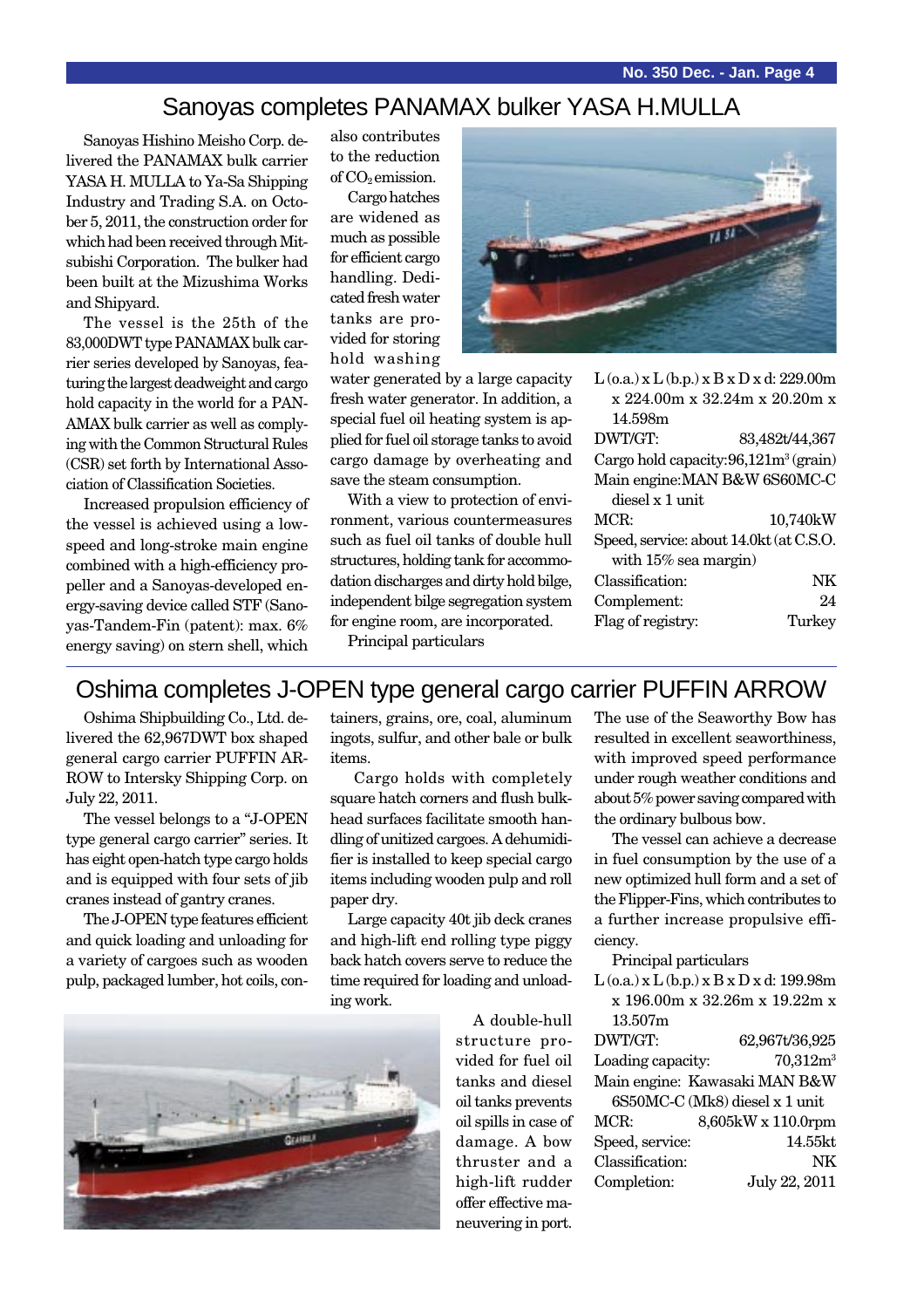**No. 350 Dec. - Jan. Page 5**

#### Imabari completes bulk carrier SANKO PARTNER

Imabari Shipbuilding Co., Ltd. completed construction of the 181,399 DWT bulk carrier SANKO PART-NER (HN: S-8109), and delivered the vessel at the Saijo Shipyard on October 3, 2011.

The vessel is a single-screw diesel driven and oceangoing bulk carrier to carry coal and ore cargoes and has a suitable size calling at the Port of Dunkerque.

The vessel has nine holds and nine hatches, and No. 6 hold can be used as a ballast hold. The Nos. 2, 4 and 8 holds can be used as ballast holds when in a port to adjust the trim and draught of the vessel during loading and unloading work.

The vessel is provided with side rolling type hatch covers, which are operated with an electric motor and a chain drive system.

The vessel is equipped with an energy saving device installed on the leading edge of the rudder. This contributes to environment-friendly

and economical operation.

- Principal particulars
- $L$  (o.a.) x  $L$  (b.p.) x  $B$  x  $D$  x d: 291.98 x 283.80m x 45.00m x 24.70m x 18.214m

DWT/GT: 181,399t/92,746 Cargo hold capacity: 201,243r



|                          |                 | Main engine: Hitachi-MAN B&W |
|--------------------------|-----------------|------------------------------|
| 6S70MC-C diesel x 1 unit |                 |                              |
| m                        | MCR:            | 18,660kW x 91.0rpm           |
| $\mathbf{x}$             | Speed, service: | 15.15kt                      |
|                          | Complement:     | 28                           |
| 16                       | Classification: | ABS                          |
| ${\mathsf n}^3$          | Delivery:       | Oct. 3, 2011                 |
|                          |                 |                              |

## Naikai completes 37,800DWT general cargo ship SANTA SERENA

Naikai Zosen Corporation completed construction of the 37,800DWT general cargo ship SANTA SERENA for delivery to Ansei Bulk Carrier S.A. at the Setoda Works on August 29, 2011.

The vessel has been constructed to the latest design employing double side shells for every cargo hold, providing strengthened ship construction and greater stability against external damage than the conventional cargo ship.

Should an external damage occur, the inner shell of the vessel can prevent loss or outflow of cargoes, and secure the quality of cargoes. Fuel oil

tanks are also protected by double side shells conforming to the international regulations. This contributes to environmental conservation.

The vessel has a broad beam and shallow draught, which are helpful in entering shallow ports and navigating rivers, channels and lakes. An adequate rudder area gives the course keeping stability to the vessel despite the broad beam.

The SANTA SERENA can be loaded with grains, coal, ores, sulfur, cement, lime stone, steel products, and lumber. Lengthy cargoes can be loaded in a cargo hold or on the upper deck.



The cargo hold compartment consists of five holds. The Nos. 2 through 4 holds are box- ones, mounted with four 30t deck cranes. Wide hatch openings allow loading of lengthy cargoes and facilitate cargo loading and unloading.

The vessel, as an eco-ship, uses the latest energy-saving type low-speed main engine, a large-diameter propeller SSD (Super Stream Duct) and a Surf-Bulb (Rudder Fin with Bulb) for increased fuel efficiency. Moreover, a sharp-edged bow called the Ax-Bow is employed to improve seakeeping performance.

Principal particulars

| $L$ (o.a.) x $L$ (b.p.) x $B$ x $D$ x d: 184.75m |                        |  |
|--------------------------------------------------|------------------------|--|
| x 177.00m x 30.60m x 14.50m x                    |                        |  |
| 9.55m                                            |                        |  |
| DWT/GT:                                          | 38,238t/23,857         |  |
| Cargo hold capacity:                             | 47,235.9m <sup>3</sup> |  |
| Main engine: Hitachi-B&W 6S46MC-                 |                        |  |
| $C$ (Mark7) diesel $x 1$ unit                    |                        |  |
| NCR: 6,100kW x 107.2 min <sup>-1</sup>           |                        |  |
| (D.C.S.O.)                                       |                        |  |
| Speed, service:                                  | about 14.3kt           |  |
| Classification:                                  | NK                     |  |
| Registry:                                        | Panama                 |  |
| Completion:                                      | Aug. 29, 2011          |  |